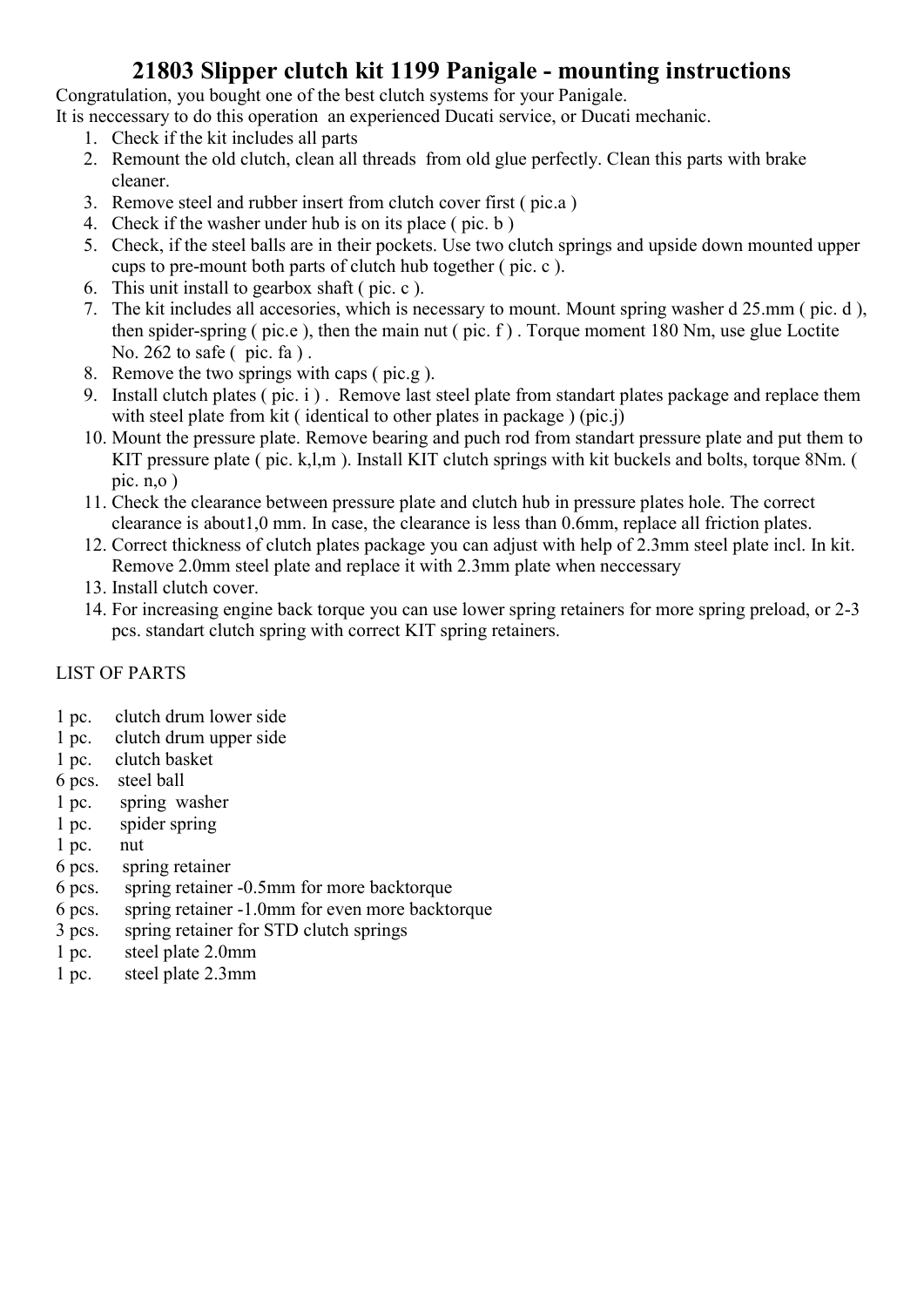## 21803 Picture A (pic. a)



21803 Picture B (pic. b)

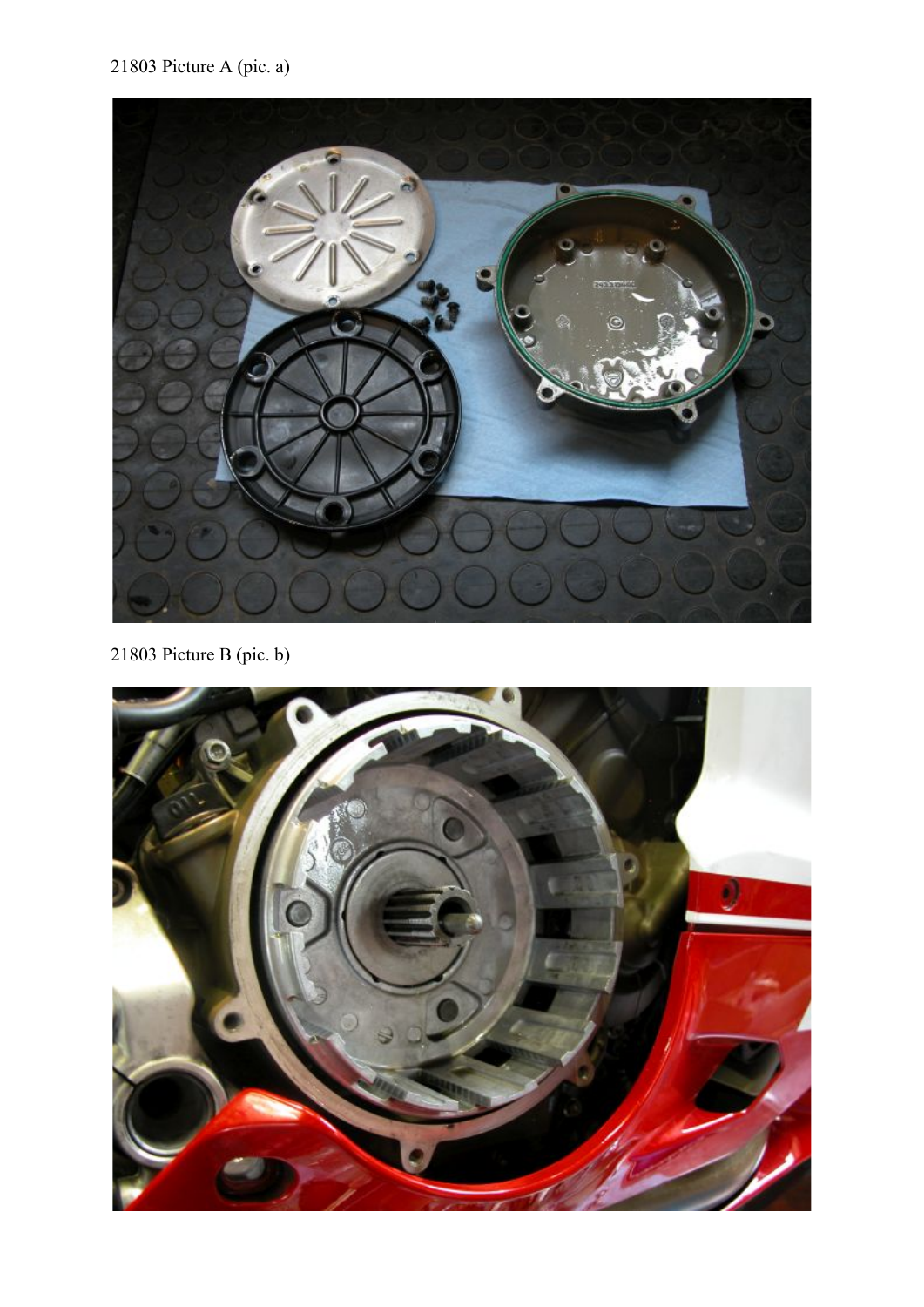# 21803 Picture C (pic. c)



21803 Picture D (pic. d)

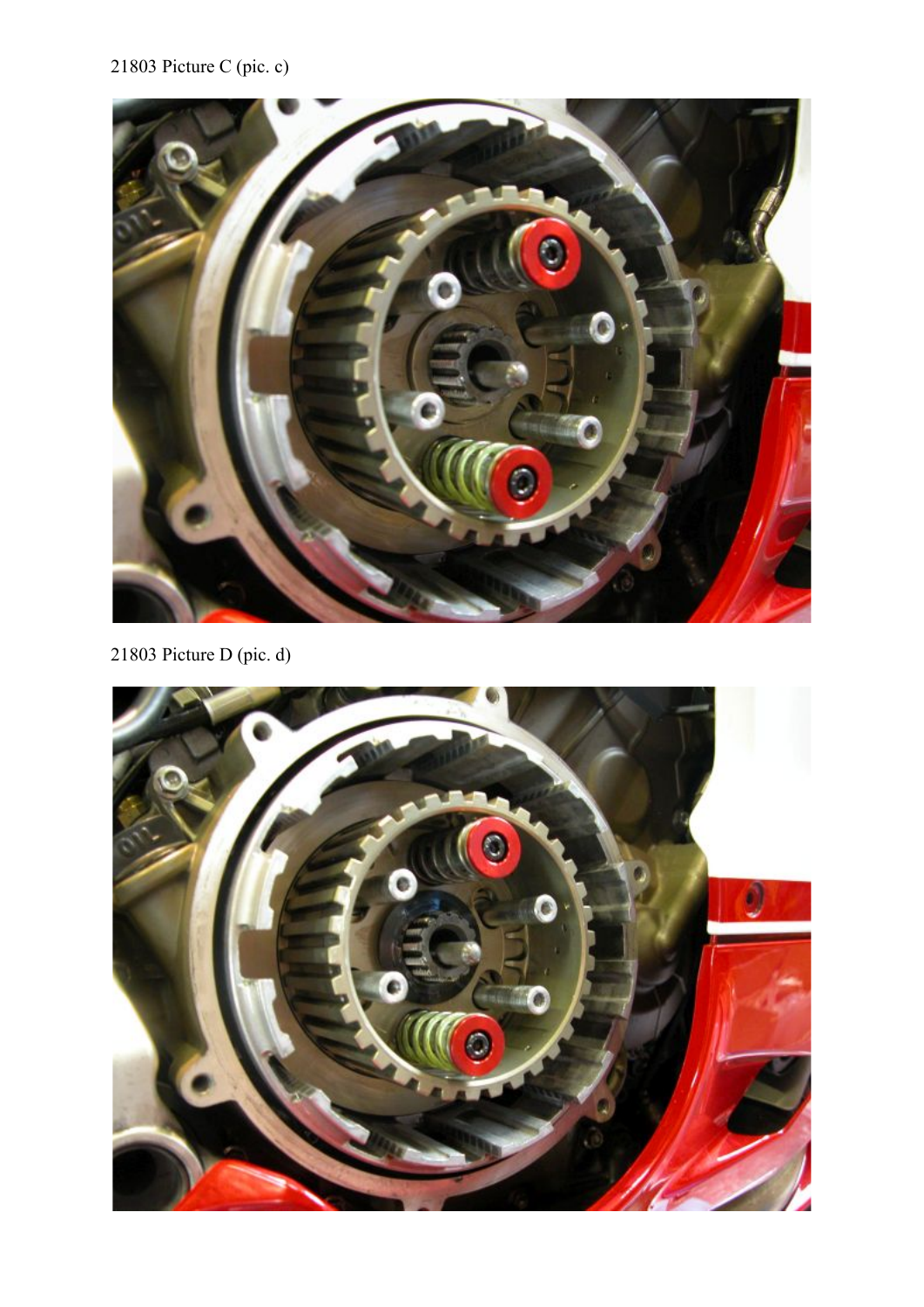# 21803 Picture E (pic. e)



21803 Picture F (pic. f)

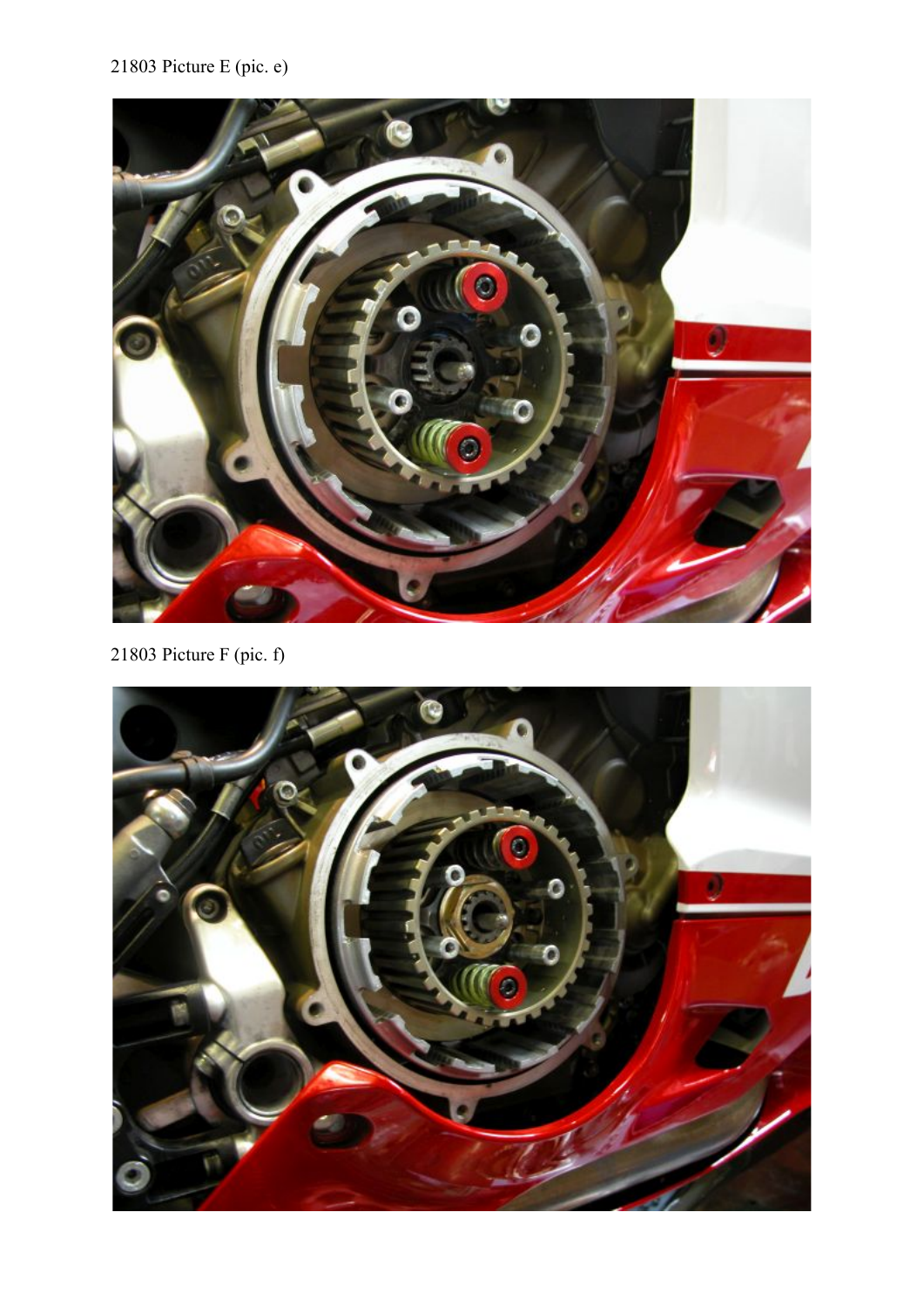### 21803 Picture FA (pic. fa)



21803 Picture G (pic. g)

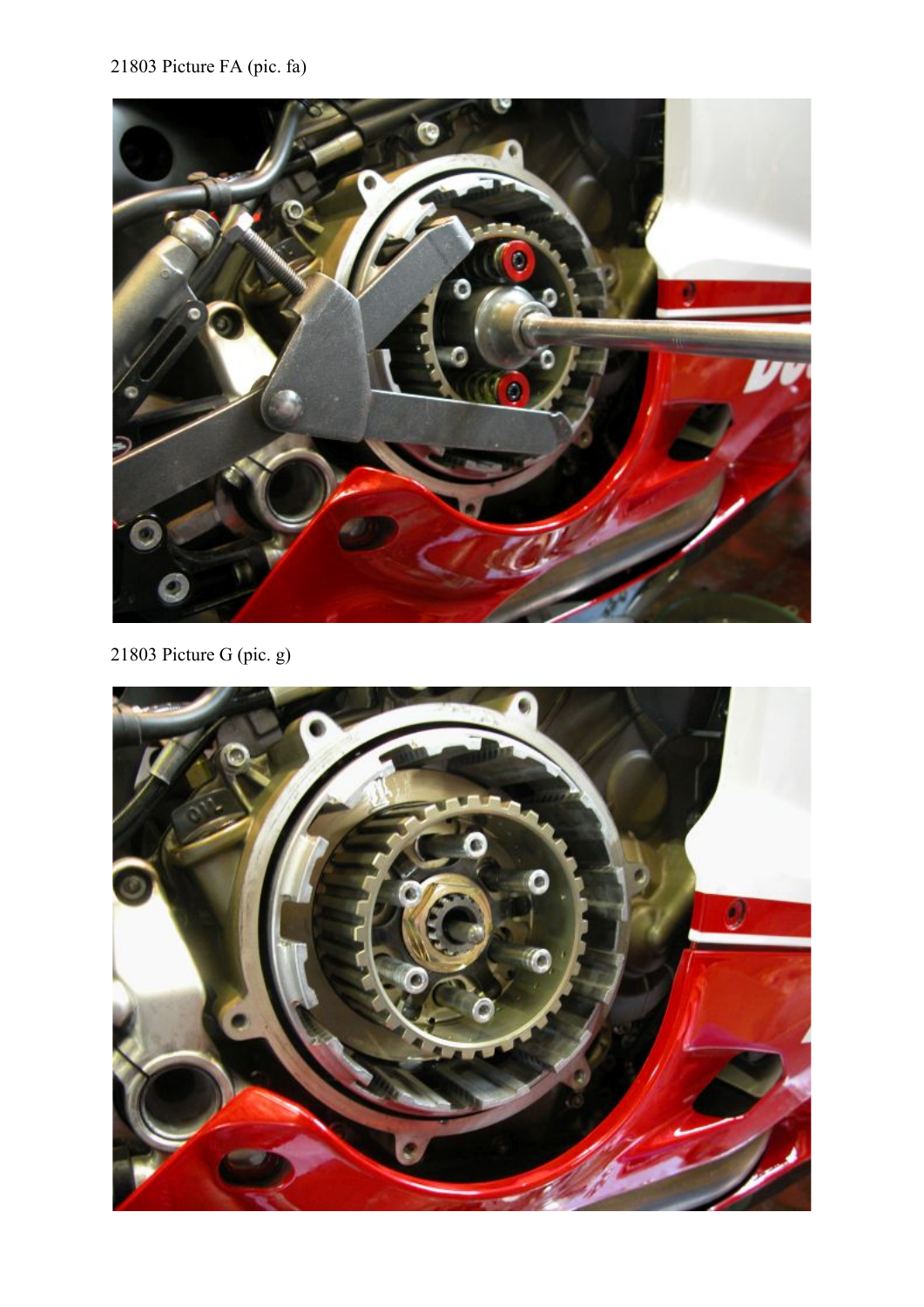## 21803 Picture I (pic. i)



21803 Picture J (pic. j)

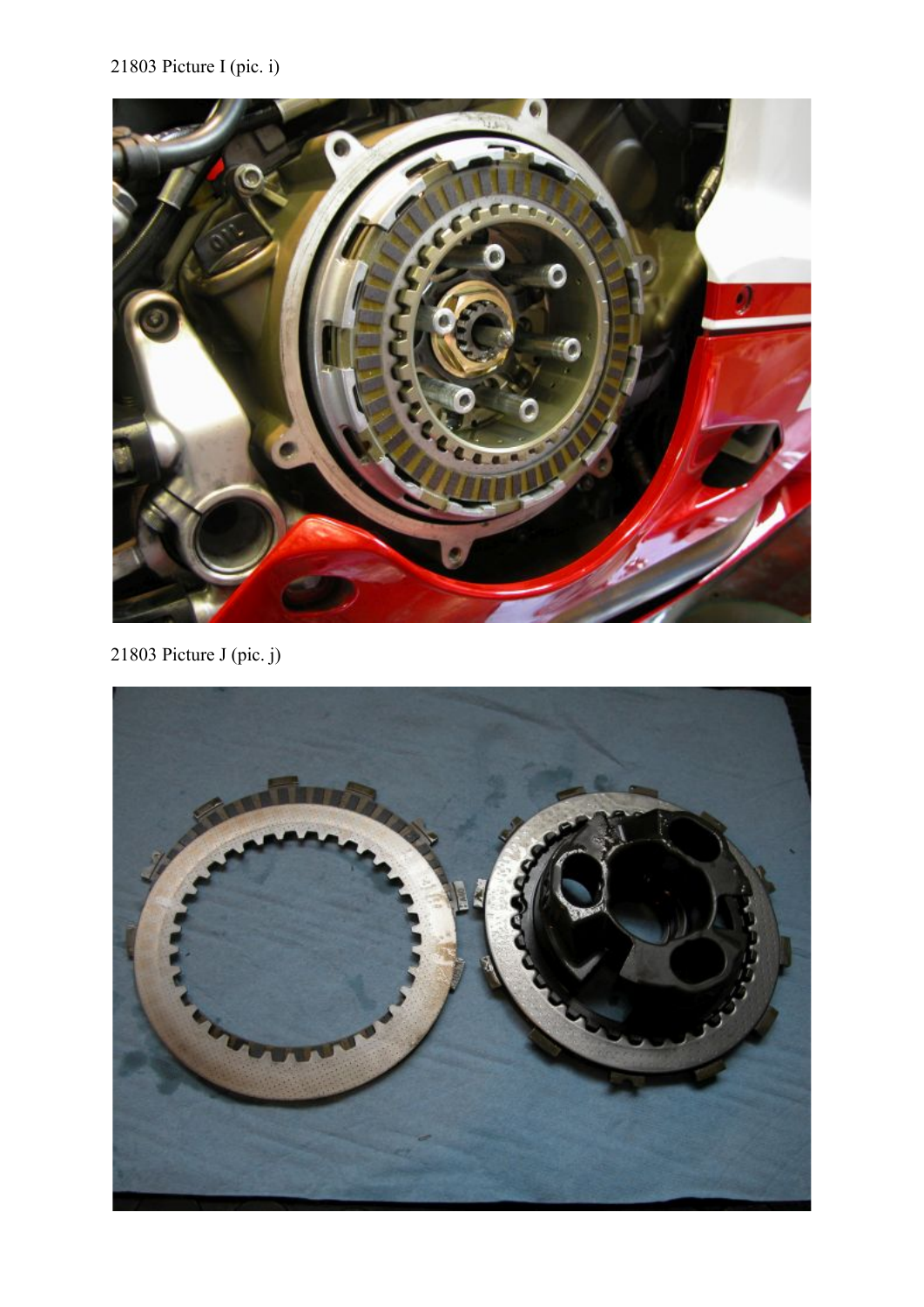### 21803 Picture K (pic. k)



21803 Picture L (pic. l)

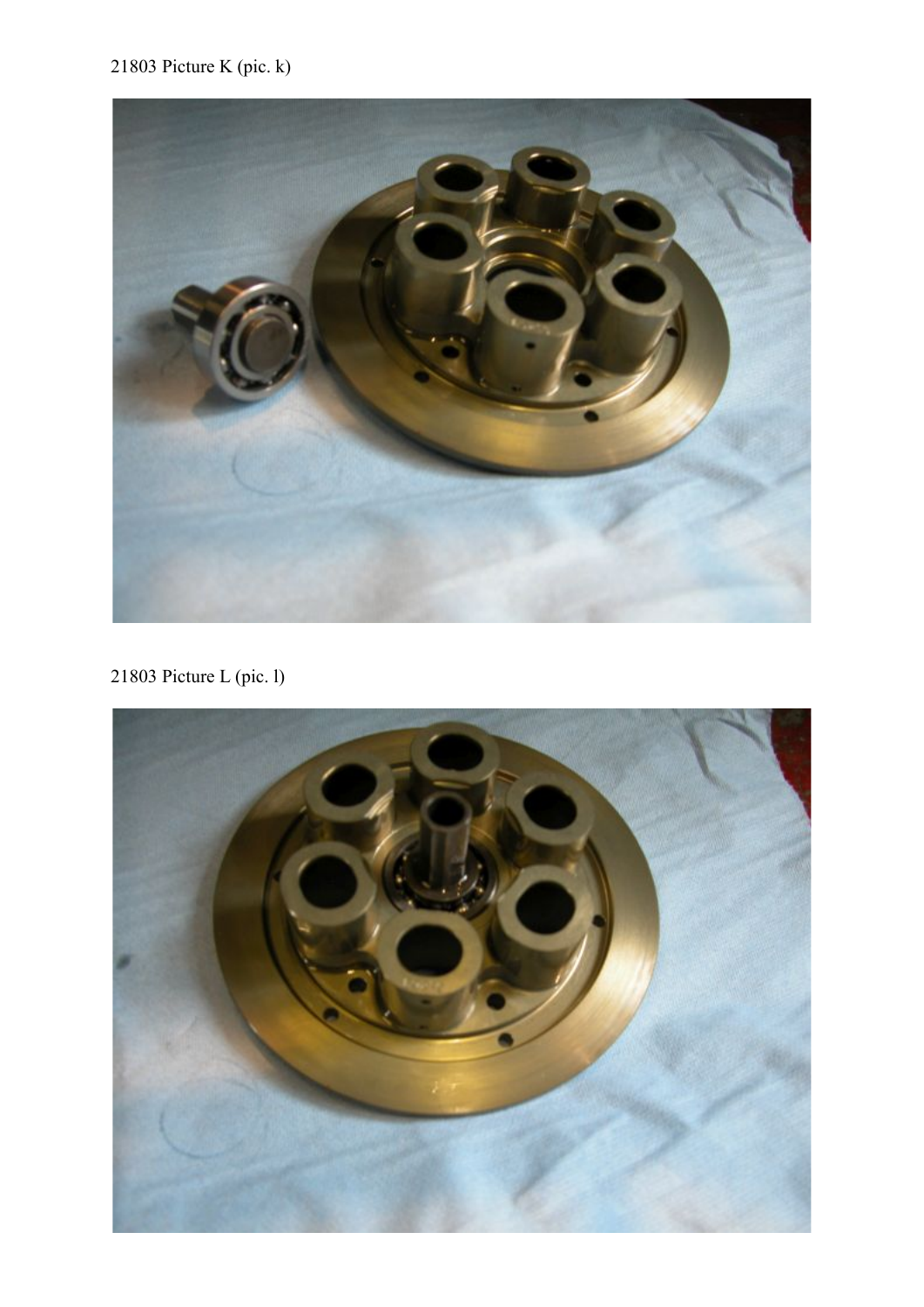# 21803 Picture M (pic. m)



21803 Picture N (pic. n)